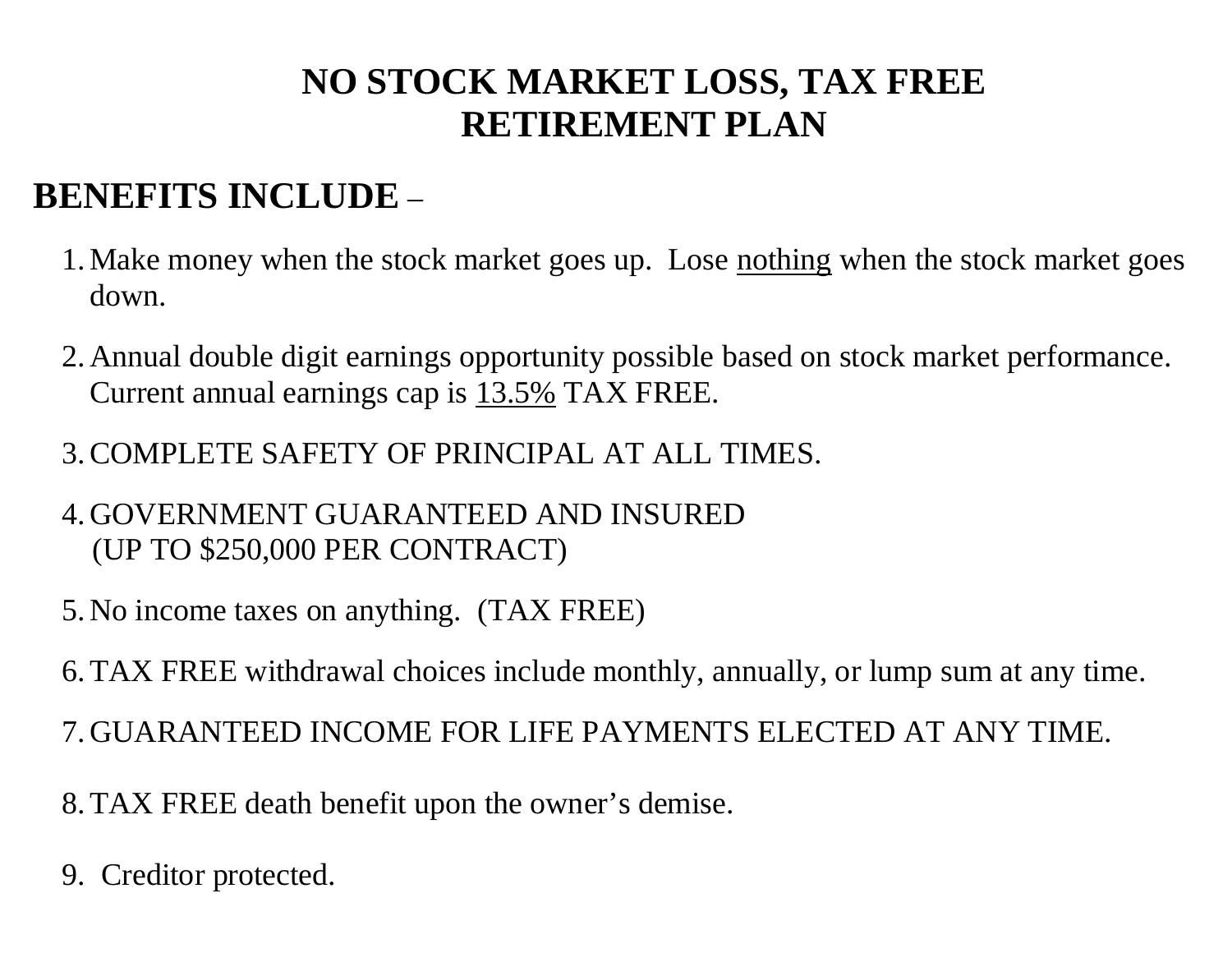- 10. LIQUID ACCESS to your cash account value AT ANY TIME without penalties.
- 11. Avoids probate.
- 12. No commissions to pay.
- 13. NO LIMITATIONS ON THE INVESTMENT AMOUNT.

 Traditional IRA's and Roth IRA's limit annual contributions to \$5,500 (\$6,500 if age 50 and over). 401K plans and similar employer sponsored plans limit annual contributions to % of your salary. (Traditional IRA and 401K plan distributions are FULLY TAXABLE. In sharp contrast, the investment described herein is TAX FREE (at all times)).

14. Used by the super rich to eliminate taxes this investment is the real deal! The super rich invest millions of dollars in this investment (you can invest less.  $\circledcirc$ )

In lieu of and/or in addition to using this investment as a tax free retirement plan, your funds can be used for other than retirement needs such as to buy a HOME or CAR, make HOME IMPROVEMENTS, take VACATIONS, pay for COLLEGE EDUCATION, pay for UNINSURED HEALTH CARE COSTS, INCLUDING NURSING HOME, ASSISTED LIVING FACILITY AND AT HOME CARE, replace lost income due to DISABILITY and or CHRONIC ILLNESS, PAY OFF DEBTS, and more.